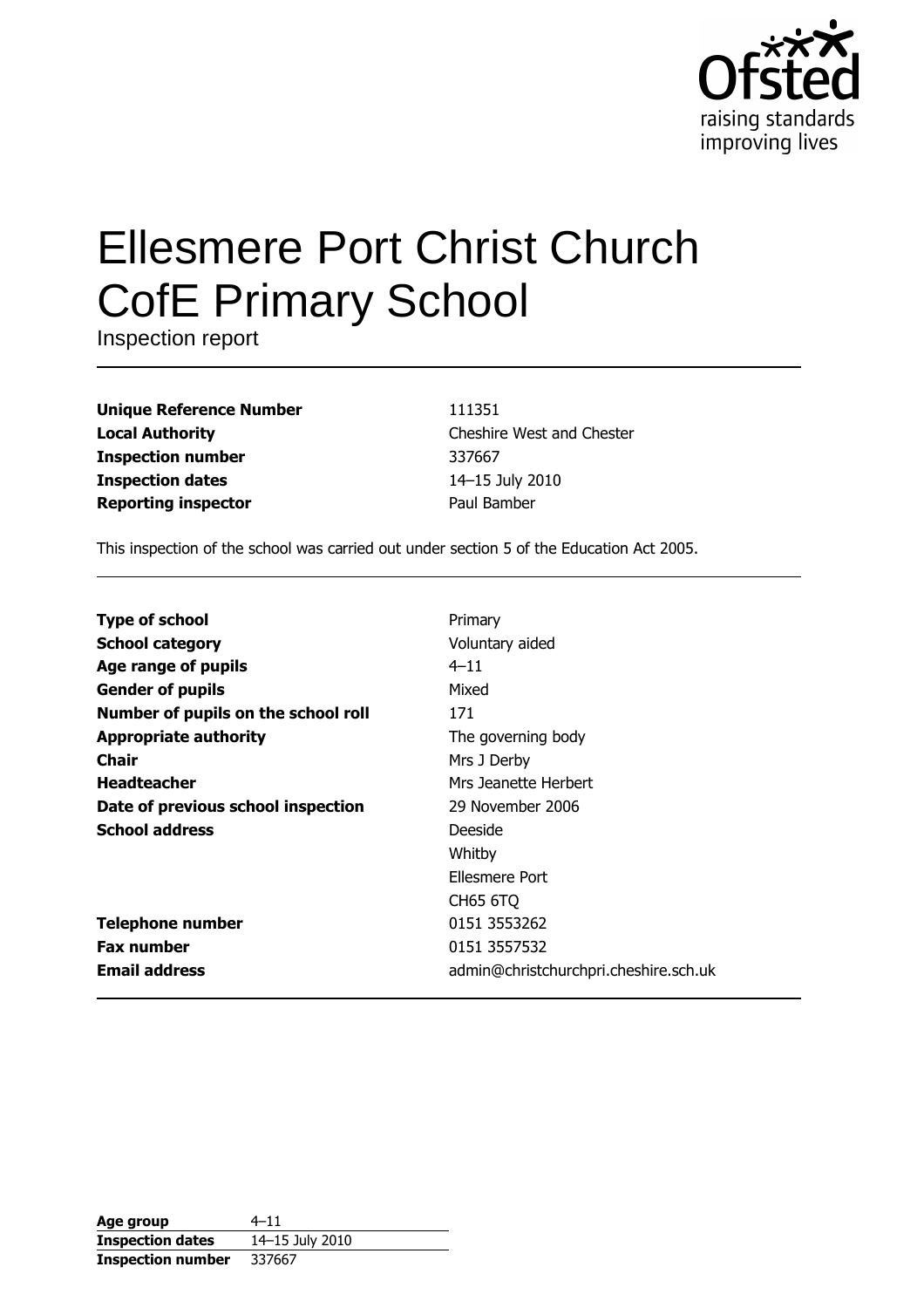The Office for Standards in Education, Children's Services and Skills (Ofsted) regulates and inspects to achieve excellence in the care of children and young people, and in education and skills for learners of all ages. It regulates and inspects childcare and children's social care, and inspects the Children and Family Court Advisory Support Service (Cafcass), schools, colleges, initial teacher training, work-based learning and skills training, adult and community learning, and education and training in prisons and other secure establishments. It rates council children's services, and inspects services for looked after children, safequarding and child protection.

Further copies of this report are obtainable from the school. Under the Education Act 2005, the school must provide a copy of this report free of charge to certain categories of people. A charge not exceeding the full cost of reproduction may be made for any other copies supplied.

If you would like a copy of this document in a different format, such as large print or Braille, please telephone 08456 404045, or email enquiries@ofsted.gov.uk.

You may copy all or parts of this document for non-commercial educational purposes, as long as you give details of the source and date of publication and do not alter the documentation in any way.

Royal Exchange Buildings St Ann's Square Manchester M2 7LA T: 08456 404045 Textphone: 0161 618 8524 E: enquiries@ofsted.gov.uk W: www.ofsted.gov.uk © Crown copyright 2010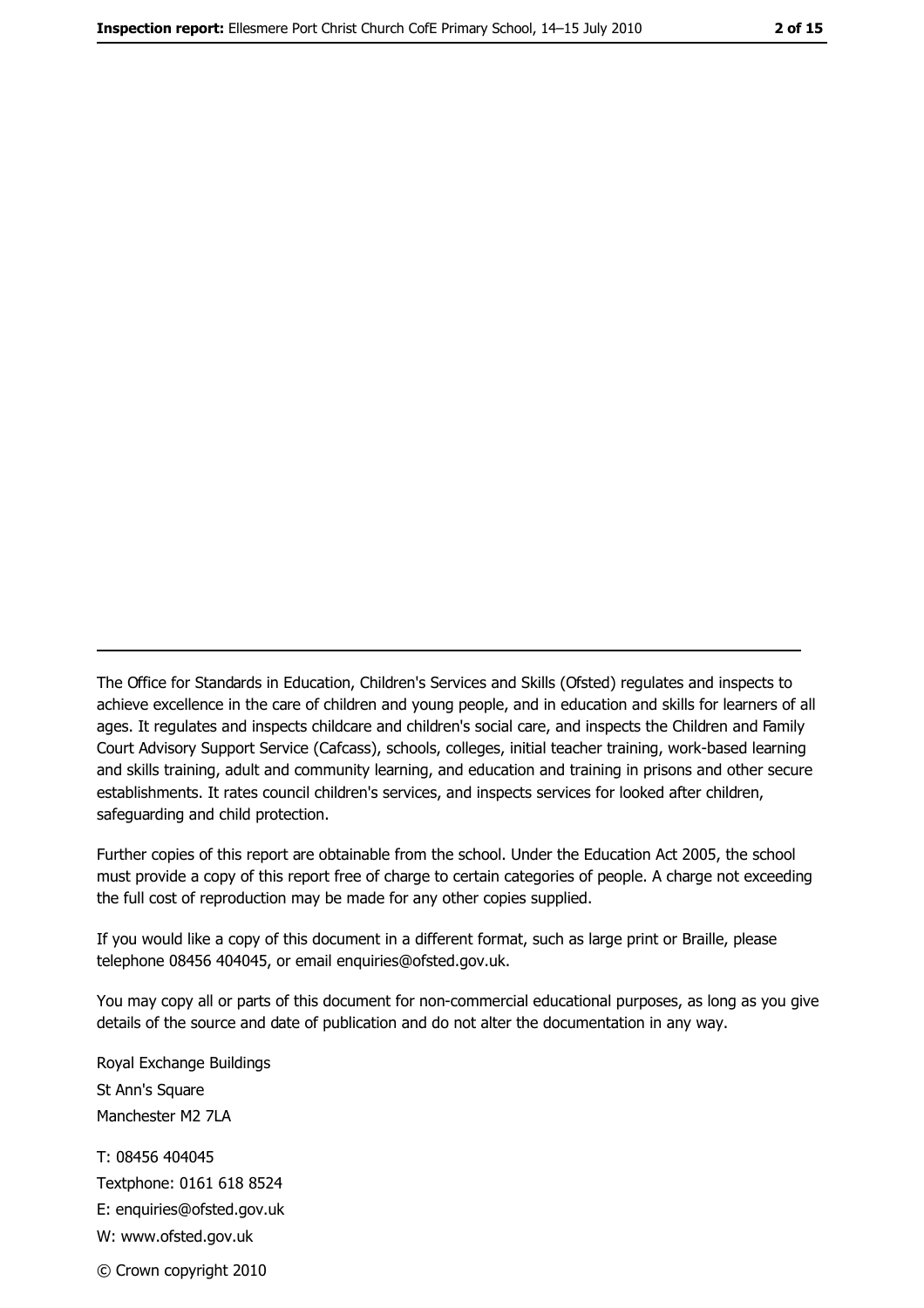# **Introduction**

This inspection was carried out by three additional inspectors. They visited 10 lessons and observed eight teachers, and held meetings with staff, groups of pupils, governors and parents and carers. They observed the school's work and looked at a range of documentation including the improvement plan, data on pupils' progress and attainment, minutes of governing body meetings, reports from the local authority, monitoring records and samples of pupils' work. The responses to 77 parents' and carers' questionnaires and those from staff and Key Stage 2 pupils were analysed.

The inspection team reviewed many aspects of the school's work. It looked in detail at the following:

- whether the recent recovery in Key Stage 2 pupils' attainment and progress is  $\blacksquare$ sustainable.
- how effective the provision is for pupils whose circumstances make them vulnerable  $\blacksquare$ and for more-able pupils
- how successfully leadership, management and governance are promoting higher  $\blacksquare$ academic performance.

# **Information about the school**

Most of the pupils who attend this smaller than average school are of White British heritage. A very few are from minority ethnic backgrounds or speak English as an additional language. Very few are at an early stage of acquiring English as an additional language. The proportions of pupils who have special educational needs and/or disabilities and/or a statement of special educational needs is slightly higher than the national average. The proportion of pupils known to be eligible for free school meals is above average.

The school has gained a number of awards for its promotion of inclusion, a healthy lifestyle, the arts and its work internationally. The governing body has achieved Financial Management in Schools status. Since the last inspection, the school has experienced extensive disruption to staffing due to sudden deaths, prolonged absences and maternity leaves. Currently, there are two acting deputy headteachers, one of whom is seconded from a local school. The school shares its site with a privately run pre-school, which is the subject of a separate inspection and report.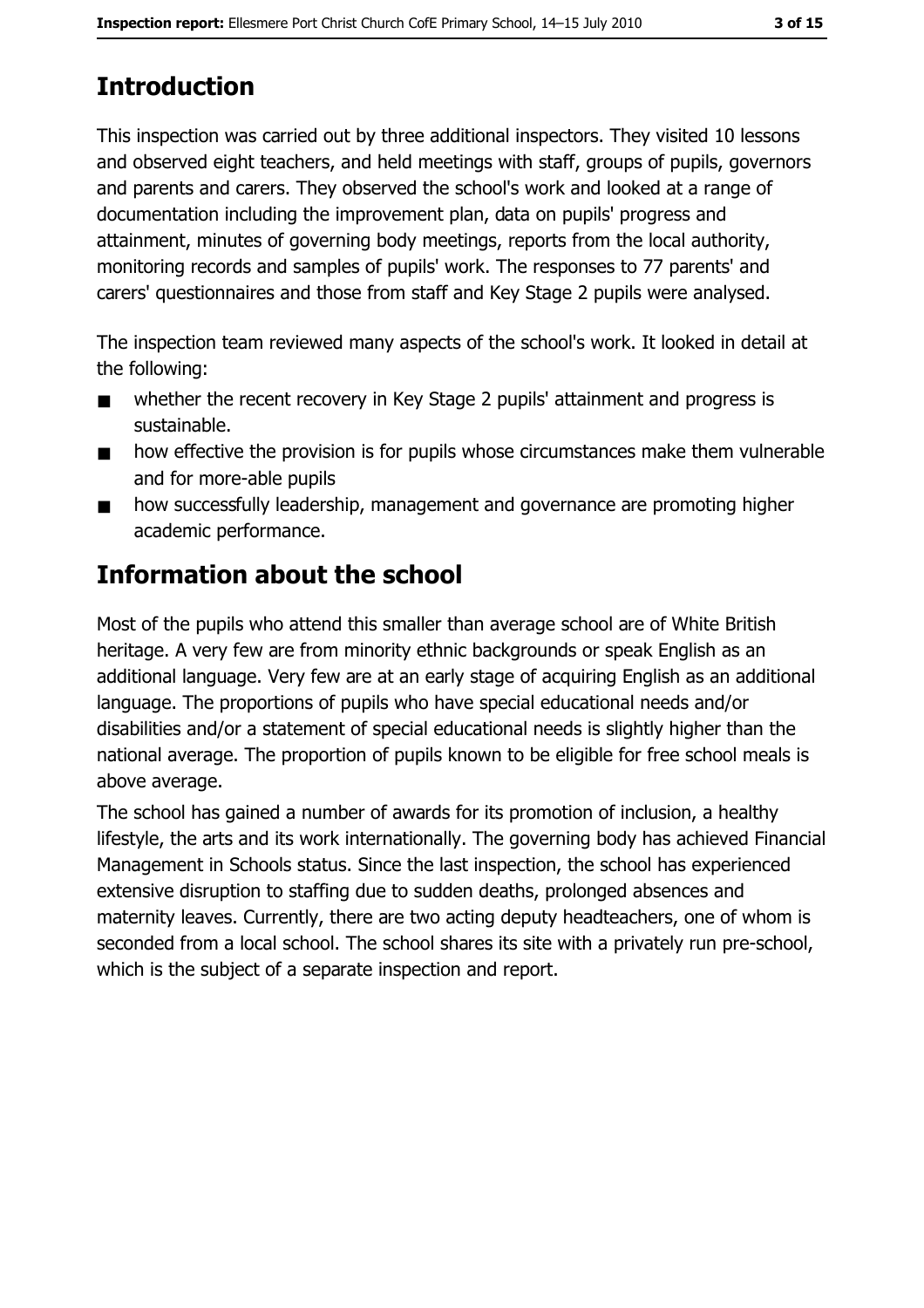# **Inspection judgements**

# Overall effectiveness: how good is the school?

## The school's capacity for sustained improvement

# **Main findings**

This school provides a satisfactory education for its pupils. It is currently more successful in providing for pupils' personal development and in providing them with good-quality care, quidance and support than in ensuring their good progress and higher attainment. There are effective partnerships which contribute well to the support provided for pupils whose circumstances make them vulnerable and in enriching pupils' experiences, both in and out of the classroom. Overall, the school engages well with parents and carers to enable them to support the school's work and their child's learning.

The period following the last inspection saw the school's performance dip, mostly due to a lack of continuity in teaching and leadership. The headteacher, effectively supported by her senior management team, has halted the decline and tackled some weaknesses in teaching and in pupils' attainment and progress in Key Stage 2. Self-evaluation is predominantly accurate, the priorities for improvement are appropriate and there is increasing stability in staffing and leadership. Despite these positive aspects, there is still some fragility in aspects of improvement and in leadership, making the school's capacity for sustained improvement satisfactory rather than good.

Children make good progress in the Early Years Foundation Stage and then achieve satisfactorily in Key Stages 1 and 2. Attainment is broadly average throughout the school but progress is patchy, especially in writing and for the more able pupils, depending on the quality of teaching. Overall, pupils behave well and have good attitudes to learning. Most say that they enjoy school and the vast majority feel safe. Pupils adopt healthy lifestyles, eat sensibly and eagerly seize opportunities to participate in physical exercise. They contribute well in school and to the local community.

The quality of teaching is satisfactory. Where it is most effective, pupils make good progress and achieve well. In lessons which are least effective, pupils' progress is slower due to some relative weaknesses in pace, expectations, the use of assessment information and aspects of marking, and the appropriate match of work to pupils' needs. Pupils are not always sufficiently encouraged to apply their basic literacy, numeracy, and information and communication technology (ICT) skills in a range of subjects. The curriculum meets pupils' needs satisfactorily overall. It promotes their personal development well but is less effective in meeting their academic needs. Changes to the curriculum to better reflect pupils' interests and the locality are not as yet fully embedded in practice. There are enriching activities for pupils to enjoy. They particularly like tending and harvesting the vegetable garden, looking after the school's chickens and learning in the 'forest school'. Pupils are effectively cared for and feel well looked after, especially if they have concerns or troubles.

| 3 |  |
|---|--|
| 3 |  |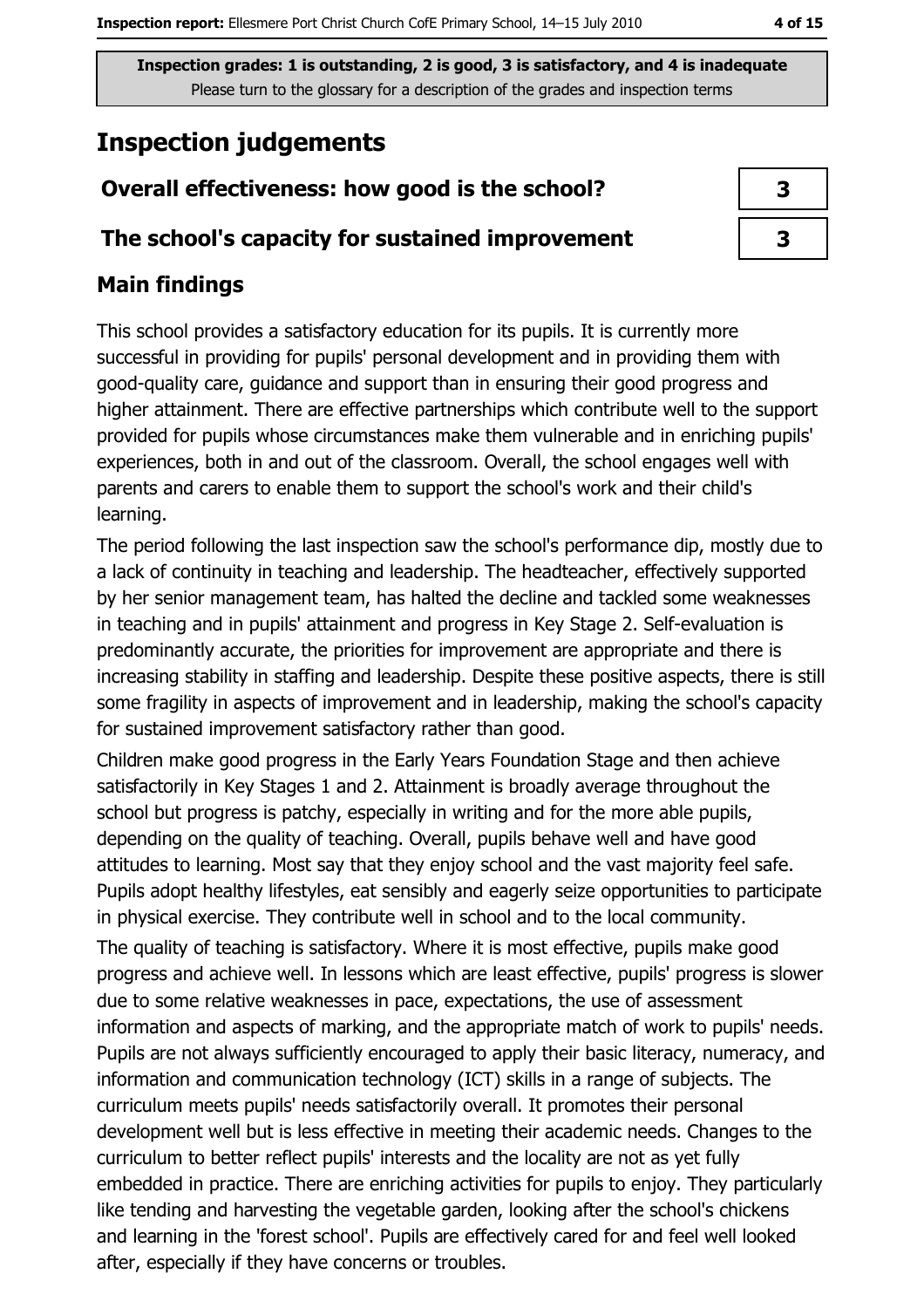## What does the school need to do to improve further?

- Raise pupils' attainment and accelerate their progress, especially in writing and for  $\blacksquare$ the more able, by:
	- enabling pupils to apply their existing literacy, numeracy and ICT skills more frequently in a range of subjects
	- embedding more fully a curriculum that reflects pupils' interests and experiences
	- ensuring that pupils always present their work with pride, consistently use their best handwriting, spell familiar words correctly and become more aware of the different styles required to write for specific audiences
	- sharpening target setting in Key Stage 1, so that the progress pupils are expected to make over time more realistically reflects their starting points.
- Improve the quality of teaching so that it is consistently at least good by April 2011, bv:
	- setting work in all lessons, not just some, to ensure that pupils of all abilities  $\equiv$ make at least good progress
	- conducting all lessons at a brisk pace, with appropriate changes of activities in order that pupils maintain concentration and work hard throughout the lesson
	- requiring pupils to indicate in their work where and how they have responded to teachers' advice about how to improve
	- ensuring that when leaders evaluate the quality of lessons, they focus closely on the quality of pupils' learning and on how much progress pupils make.
- About 40% of schools whose overall effectiveness is judged as satisfactory may receive a monitoring visit from an Ofsted inspector before their next section 5 inspection.

# **Outcomes for individuals and groups of pupils**

Typically, in lessons pupils listen attentively, participate keenly and are eager to answer questions to demonstrate their knowledge and understanding. Most enjoy lessons, relate well to each other, work cooperatively as partners and in groups, and act maturely when faced with sensitive or challenging work. The latter was very evident in a Year 6 sex education lesson when pupils learnt the biological names for parts of the body. There is evidence, however, that they are not always as vigilant in applying their best handwriting in all of their written work, in presenting their work as well as they should or in taking care to spell familiar or copied words correctly. The school also acknowledges that there is a relative weakness in pupils' ability to write in a style that is appropriate for a specific audience.

Children enter the Reception class with skills at levels below those expected and make good progress in the Early Years Foundation Stage to enter Year 1 with average

3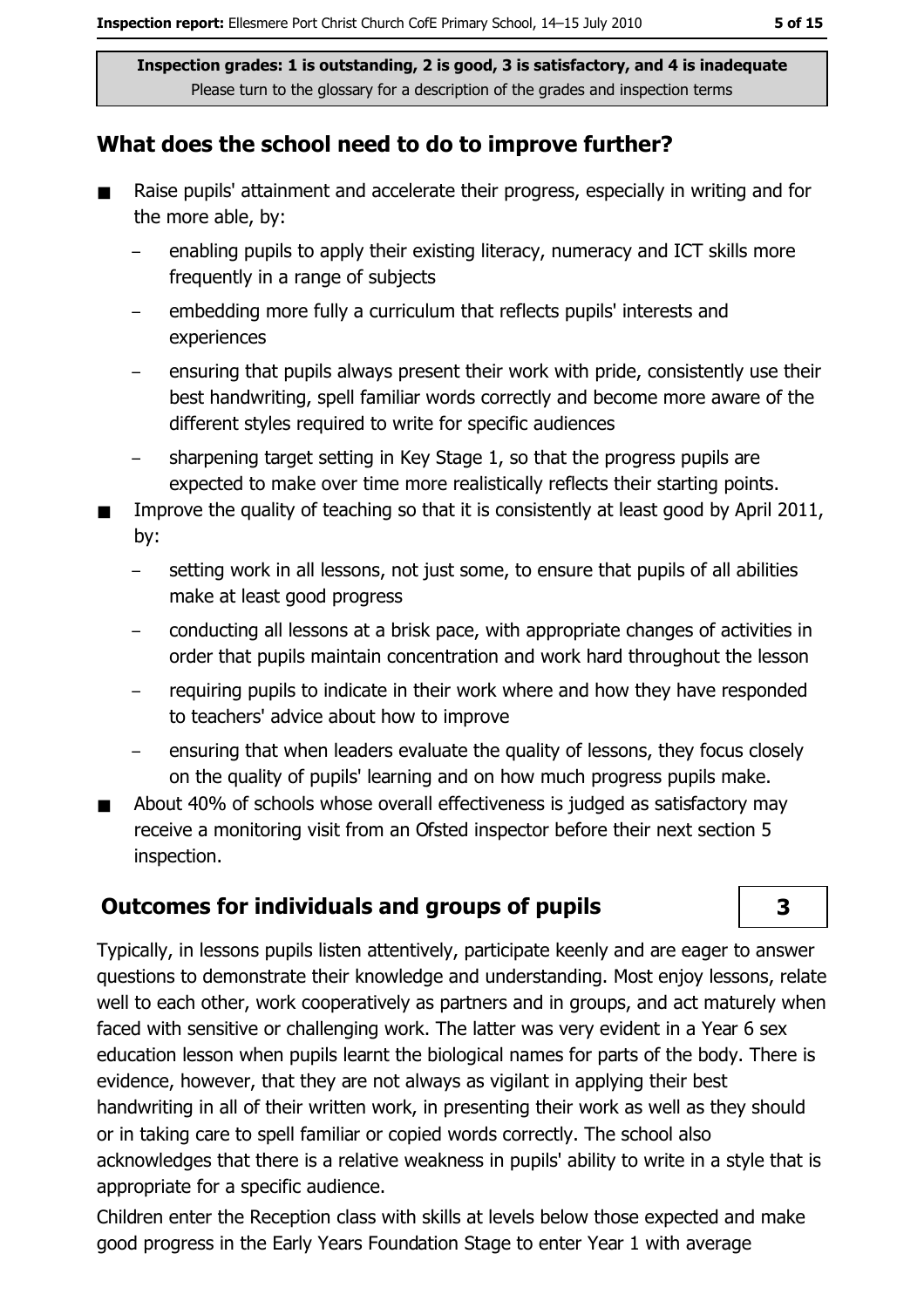attainment. Since the last inspection attainment has remained broadly average in Key Stage 1. In Key Stage 2 attainment fell significantly below average in the two years following the inspection but over the past two years has recovered to average. Pupils make best progress in mathematics and least progress in writing. The progress made by pupils with special educational needs and/or disabilities is satisfactory overall. More-able pupils do not always achieve as well as they might because they are insufficiently challenged. Pupils are generally polite, act sensibly and have a keen sense of fair play and justice. They are sensitive to the needs of others, look out for each other in the playground and have a well-developed sense of community. The school's strong Christian ethos is reflected in pupils' evident sense of spirituality and in their moral awareness. They are keen to protect the environment and campaign strongly for sustainability. Their average basic skills and attendance indicate that they are satisfactorily prepared for their future education and life.

These are the grades for pupils' outcomes

| Pupils' achievement and the extent to which they enjoy their learning                                                     |                         |  |
|---------------------------------------------------------------------------------------------------------------------------|-------------------------|--|
| Taking into account:<br>Pupils' attainment <sup>1</sup>                                                                   | 3                       |  |
| The quality of pupils' learning and their progress                                                                        | 3                       |  |
| The quality of learning for pupils with special educational needs and/or<br>disabilities and their progress               | 3                       |  |
| The extent to which pupils feel safe                                                                                      | $\overline{2}$          |  |
| <b>Pupils' behaviour</b>                                                                                                  | $\overline{\mathbf{2}}$ |  |
| The extent to which pupils adopt healthy lifestyles                                                                       | $\overline{\mathbf{2}}$ |  |
| The extent to which pupils contribute to the school and wider community                                                   | $\overline{\mathbf{2}}$ |  |
| The extent to which pupils develop workplace and other skills that will<br>contribute to their future economic well-being |                         |  |
| Taking into account:<br>Pupils' attendance <sup>1</sup>                                                                   | 3                       |  |
| The extent of pupils' spiritual, moral, social and cultural development                                                   | $\overline{\mathbf{2}}$ |  |

## How effective is the provision?

Teaching quality ranges from inadequate to outstanding, but is satisfactory overall.

The grades for attainment and attendance are: 1 is high; 2 is above average; 3 is broadly average; and 4 is low.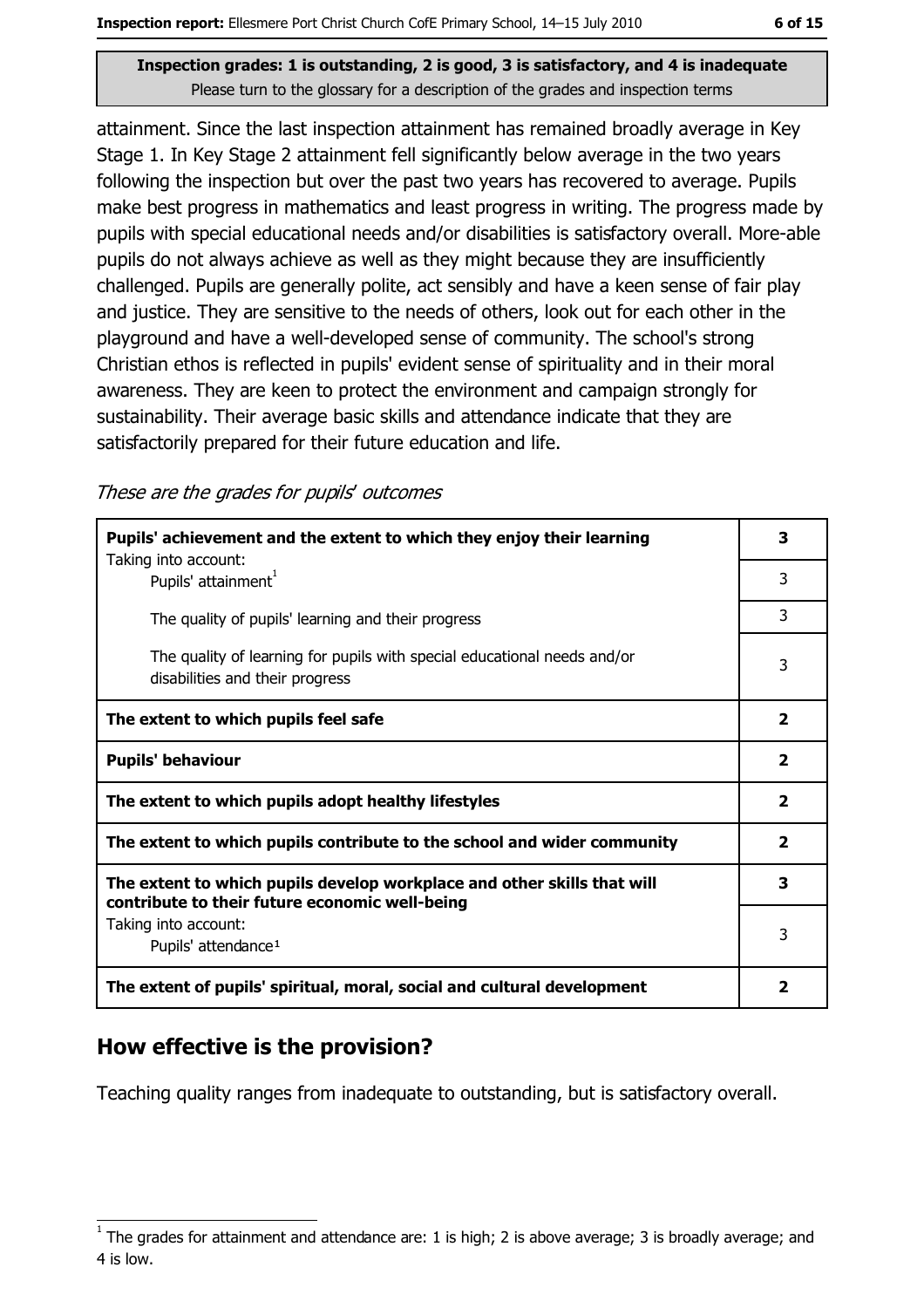Improved teaching over the last 18 months, due to much more stable staffing, effective training and more accurate assessments, has promoted better-quality learning and recovered standards in Key Stage 2. Where teaching is at its best, the pace is brisk, pupils do not spend too long on one activity, causing them to lose concentration and tasks are challenging and appropriately linked to pupils' interests and experiences. The result is good-quality learning and accelerated progress. Where the above strengths are not evident, teaching is no better than satisfactory, resulting in slower progress and less effective learning. A consistent strength in teaching is the very strong relationships between staff and pupils which promotes a positive atmosphere in the vast majority of lessons. Less evident is sufficient challenge for more-able pupils, with staff sometimes underestimating their capabilities. Although teachers' marking is thorough and contains pertinent advice, its effectiveness is limited because pupils are infrequently required to demonstrate in their subsequent work how and where they have responded to such advice.

There are strengths in the overall satisfactory curriculum, particularly in promoting pupils' social, moral, spiritual and cultural development, their health education, their out-of-class learning and their understanding of environmental and cultural issues. It is less successful in meeting pupils' academic needs, especially those of the more able, and in fully making learning relevant to them. Leaders are aware of this and have implemented changes to the curriculum which are partly based on consultation with pupils about what topics they would particularly like to study. However, these changes have yet to have sufficient impact on raising pupils' attainment to above average and enabling them to make good progress. Good partnerships with external partners contribute well to pupils' personal, physical and aesthetic development and to their acquisition of French. Similar effective partnerships play a significant role in the good-quality care and support pupils receive. This particularly applies to pupils whose circumstances make them vulnerable, including those with a quite significant difficulty in always behaving appropriately. Specialist help for pupils who fall behind in reading is effective and the particular expertise in this area of the school's work is beginning to be more widely disseminated to enhance the provision for and accelerate the progress of pupils with wider special educational needs and/or disabilities.

| The quality of teaching                                                                                    | 3 |
|------------------------------------------------------------------------------------------------------------|---|
| Taking into account:<br>The use of assessment to support learning                                          |   |
| The extent to which the curriculum meets pupils' needs, including, where<br>relevant, through partnerships | 3 |
|                                                                                                            |   |

These are the grades for the quality of provision

#### How effective are leadership and management?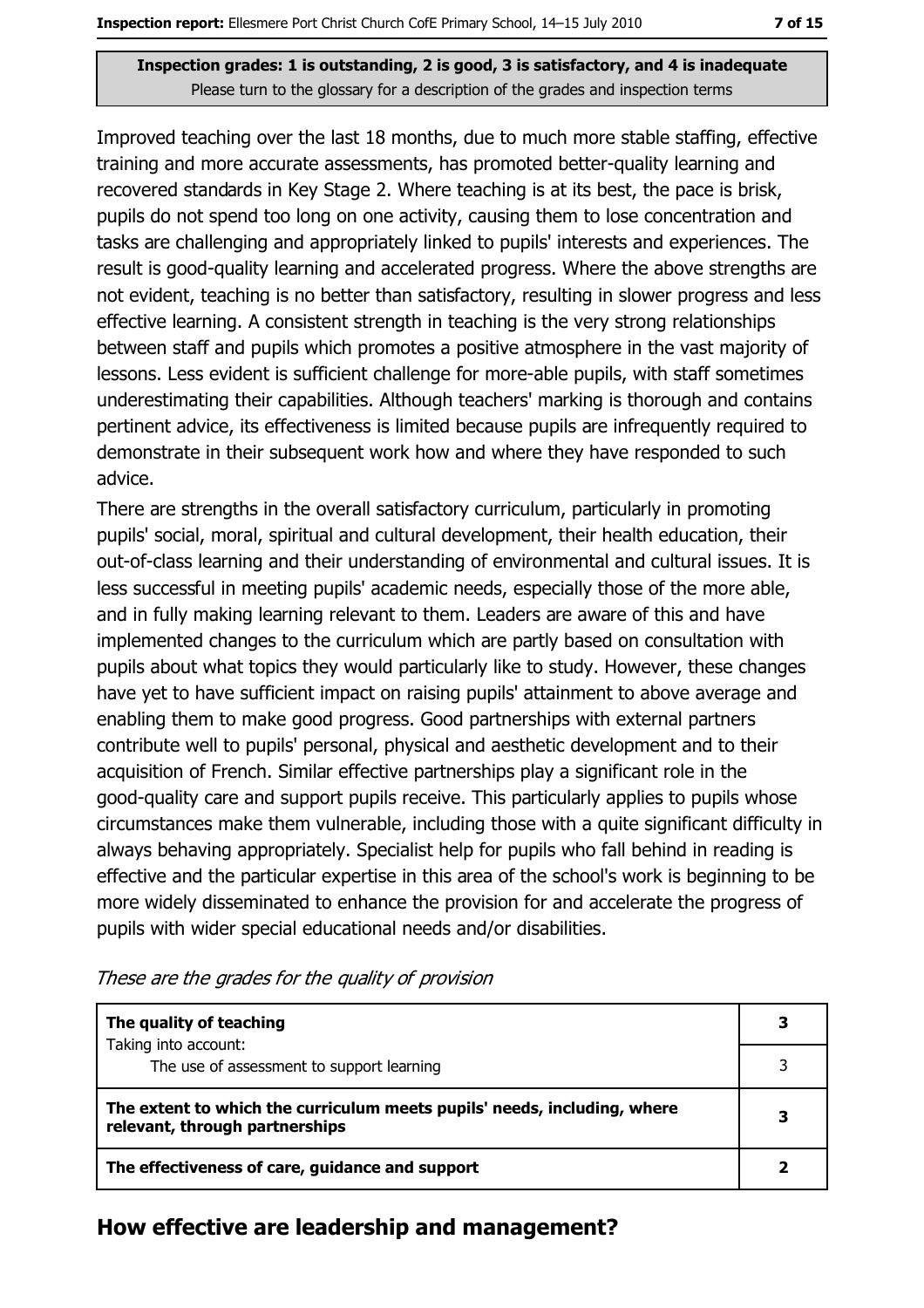The considerable difficulties caused by staffing instability in maintaining a continuing focus on the school's improvement are fast being overcome. There is now more consistency in the ability of leaders and managers rigorously to pursue higher academic achievement and better provision. Throughout the traumatic events since the last inspection, the governing body has offered strong support, provided effective strategic quidance and managed resources prudently. It has worked in close and productive partnerships with the local authority to minimise the impact of unavoidable disruption to pupils' learning and development. There is now a clear vision for improvement and further development, which is shared by a freshly motivated staff. The headteacher and the current acting deputy headteachers work well together to promote improvement in attainment and provision. Their self-evaluation of the school's current performance and provision is very largely accurate. It is based on the appropriate tracking of pupils' progress and on frequent checks on the quality of teaching and learning. Leaders acknowledge that there are still some areas of target setting which need to be more realistic in Key Stage 1 and that their evaluations of lessons would be more productive if greater focus were placed on the quality of pupils' learning and the amount of progress they make. Governors ensure that safeguarding procedures fully meet requirements and that these are evident in the school's everyday routines. Pupils' keen awareness of e-safety is clear evidence of this good practice. The school promotes equality of opportunity satisfactorily and encourages pupils to challenge discrimination actively. There is a clear action plan that underpins the effective promotion of community cohesion. Particular strengths are the harmonious community, links with the locality and the partnership with a school in Uganda. Given the overall satisfactory outcomes for pupils, the school offers sound value for money.

| The effectiveness of leadership and management in embedding ambition and<br>driving improvement                                                                     |                         |  |  |
|---------------------------------------------------------------------------------------------------------------------------------------------------------------------|-------------------------|--|--|
| Taking into account:<br>The leadership and management of teaching and learning                                                                                      | 3                       |  |  |
| The effectiveness of the governing body in challenging and supporting the<br>school so that weaknesses are tackled decisively and statutory responsibilities<br>met | $\overline{\mathbf{2}}$ |  |  |
| The effectiveness of the school's engagement with parents and carers                                                                                                | $\overline{\mathbf{2}}$ |  |  |
| The effectiveness of partnerships in promoting learning and well-being                                                                                              | $\overline{\mathbf{2}}$ |  |  |
| The effectiveness with which the school promotes equality of opportunity and<br>tackles discrimination                                                              | 3                       |  |  |
| The effectiveness of safeguarding procedures                                                                                                                        | $\overline{\mathbf{2}}$ |  |  |
| The effectiveness with which the school promotes community cohesion                                                                                                 | $\overline{\mathbf{2}}$ |  |  |
| The effectiveness with which the school deploys resources to achieve<br>value for money                                                                             | 3                       |  |  |

#### These are the grades for leadership and management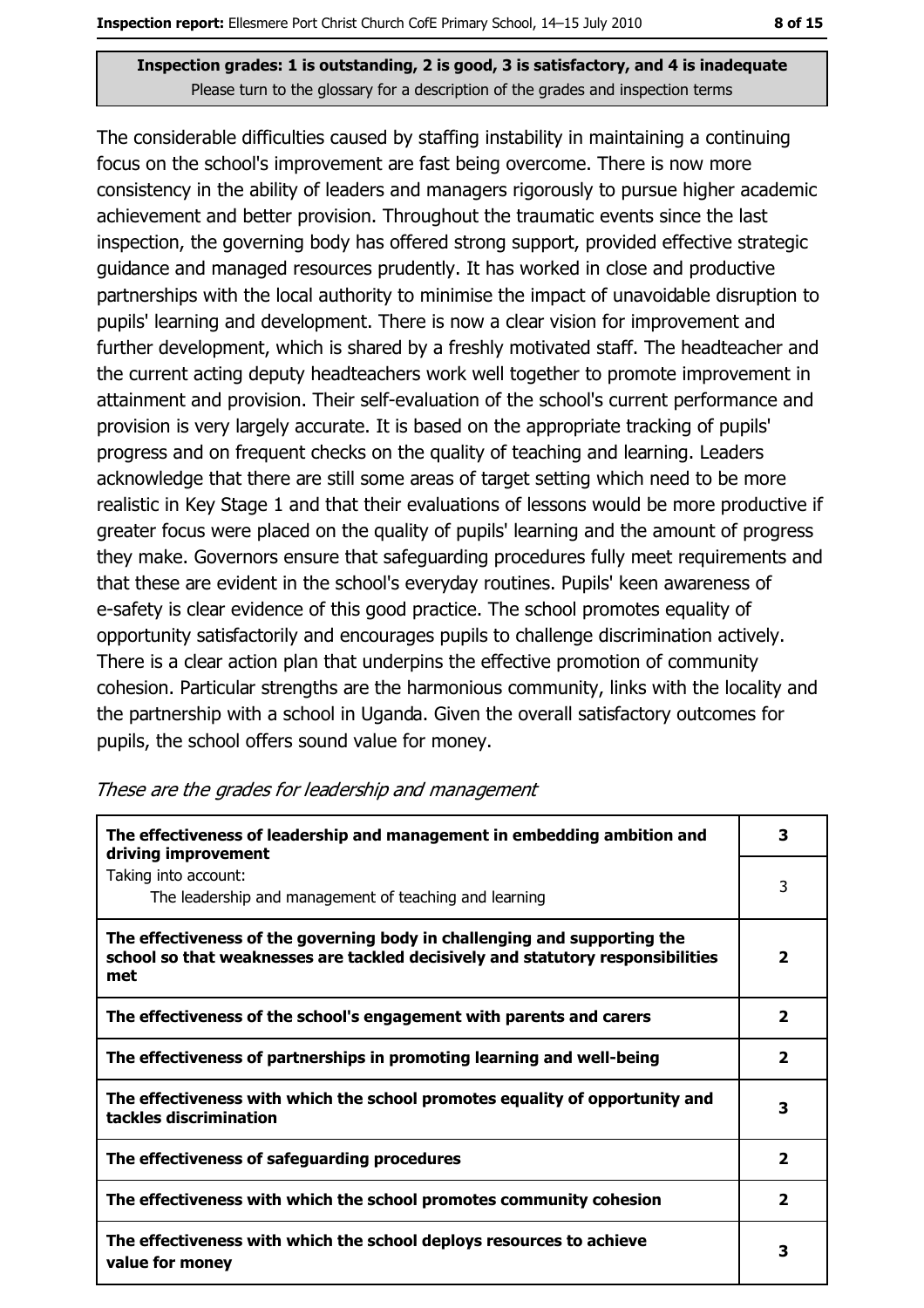## **Early Years Foundation Stage**

The good quality of leadership and management ensures that children make good progress and enjoy effective provision in this key stage. Children make particularly good progress in personal, social and emotional development. Despite the wide range of skills evident on entry, children's attainment overall is below that expected on entry to the Reception class. This is particularly evident in their communication skills and in their ability to socialise and cope independently. Children clearly enjoy the many interesting activities on offer or those that they choose for themselves, both in the attractive indoor area or in the stimulating outside classroom. They develop a good ability to concentrate, to share and to take turns. They listen well and work and play independently.

Staff are adept at promoting children's language skills, although their attainment in communication, language and literacy lags behind that in other areas of their learning by the time they enter Year 1. This is because they have a greater amount to catch up on from their entry to Reception rather than any weakness in provision. However, those children who are more able than most are not always sufficiently challenged to extend their vocabulary or to persevere in writing activities. Children are well cared for and welfare requirements are fully met. Observations of children's day-to-day development are recorded in detail and in a variety of ways, so that staff can plan to meet children's needs effectively and parents and carers can regularly check how well their offspring are progressing. Safeguarding arrangements are effective. The Early Years Foundation Stage leader is knowledgeable and constantly seeks improvement in provision. Partnerships with parents and carers are good, which ensures that children settle quickly and happily into Reception and are well supported to achieve successfully.

| <b>Overall effectiveness of the Early Years Foundation Stage</b><br>Taking into account:     | 2              |
|----------------------------------------------------------------------------------------------|----------------|
| Outcomes for children in the Early Years Foundation Stage                                    |                |
| The quality of provision in the Early Years Foundation Stage                                 |                |
| The effectiveness of leadership and management of the Early Years<br><b>Foundation Stage</b> | $\overline{2}$ |

|  | These are the grades for the Early Years Foundation Stage |
|--|-----------------------------------------------------------|
|--|-----------------------------------------------------------|

# **Views of parents and carers**

Just under half of parents and carers responded to the questionnaire sent to them prior to the inspection. Parents' and carers' views were also gleaned from a meeting held with them and from the school's own surveys. A large majority have positive views of the school's work and performance. Particular areas that come in for praise, and with which inspectors concur, were the degree to which pupils were encouraged to adopt healthy lifestyles, how safe parents and carers felt their children were in school and how much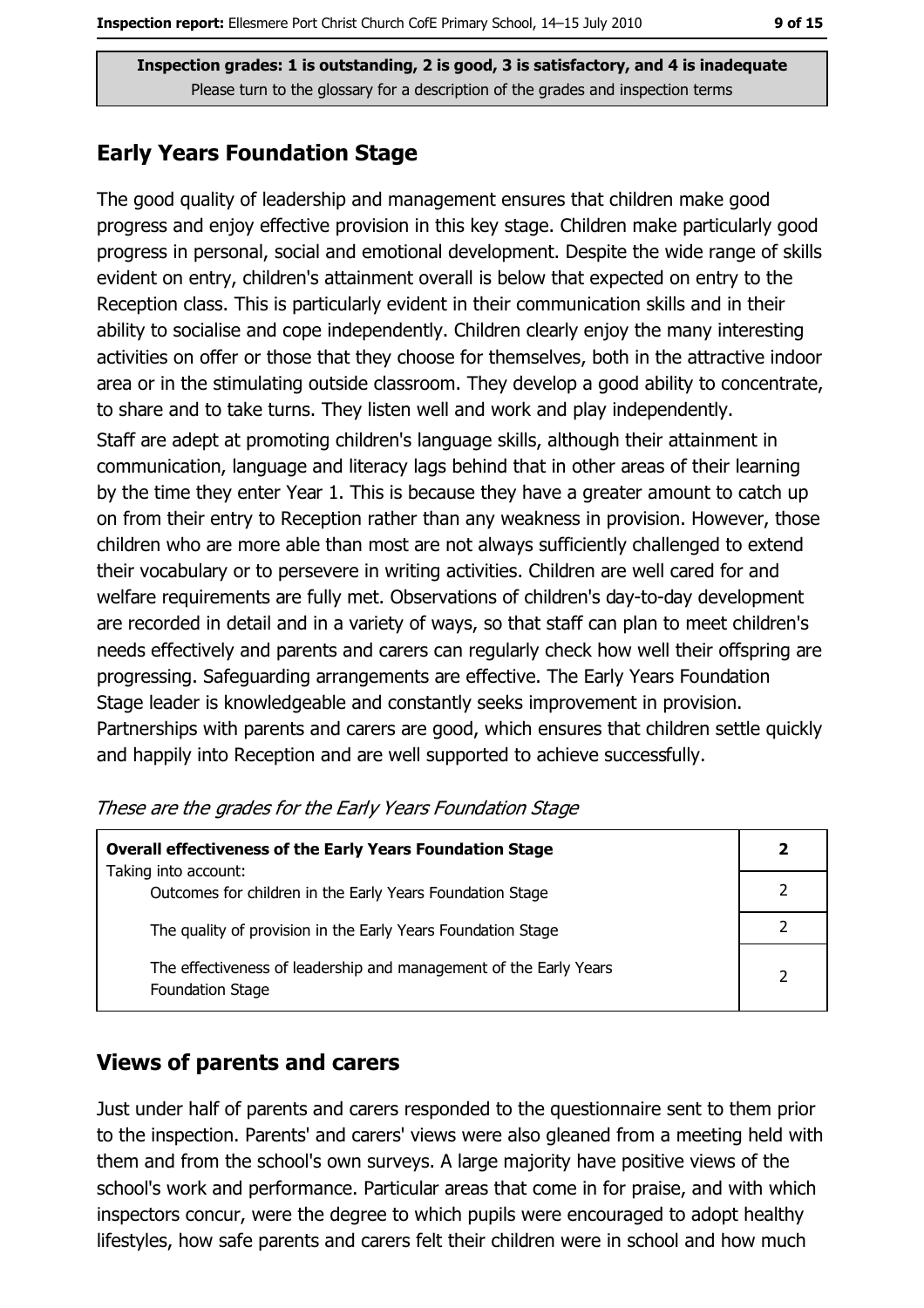their children enjoyed school. A small minority felt that the school did not deal well with instances of unacceptable behaviour, that their children did not make enough progress or that the school was not led and managed effectively enough. Inspectors looked into these matters and shared these concerns with the school's leaders and governors. There are indeed some pupils who find great difficulty in behaving appropriately at all times. Inspectors found, however, that the school's strategies for dealing with such instances are appropriate and invariably successful. Although most pupils now progress at least satisfactorily, it is acknowledged by the school that during the period of considerable staffing instability and when other traumatic events occurred, standards fell and some pupils, especially those in Key Stage 2, made less progress than they should. Apart from some more-able pupils this is no longer the case. Inspectors found that the overall quality of leadership and management was satisfactory and that several aspects were good.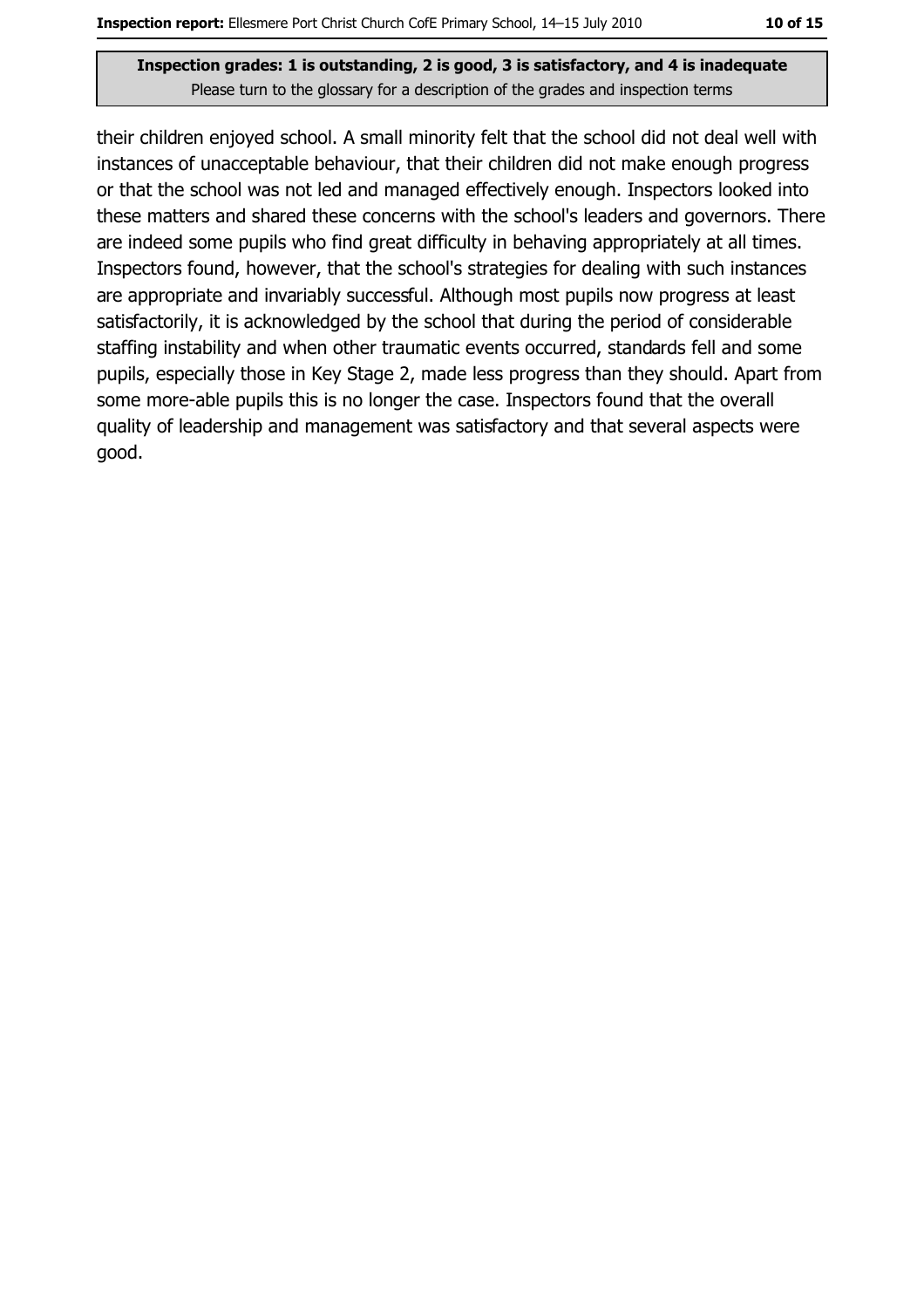#### Responses from parents and carers to Ofsted's questionnaire

Ofsted invited all the registered parents and carers of pupils registered at Ellesmere Port Christ Church CofE Primary School to complete a questionnaire about their views of the school.

In the questionnaire, parents and carers were asked to record how strongly they agreed with 13 statements about the school.

The inspection team received 77 completed questionnaires by the end of the on-site inspection. In total, there are 171 pupils registered at the school.

| <b>Statements</b>                                                                                                                                                                                                                                       | <b>Strongly</b><br><b>Agree</b> |               |              | <b>Agree</b>  |                | <b>Disagree</b> |                | <b>Strongly</b><br>disagree |
|---------------------------------------------------------------------------------------------------------------------------------------------------------------------------------------------------------------------------------------------------------|---------------------------------|---------------|--------------|---------------|----------------|-----------------|----------------|-----------------------------|
|                                                                                                                                                                                                                                                         | <b>Total</b>                    | $\frac{1}{2}$ | <b>Total</b> | $\frac{0}{0}$ | <b>Total</b>   | $\frac{0}{0}$   | <b>Total</b>   | $\frac{1}{2}$               |
| My child enjoys school                                                                                                                                                                                                                                  | 39                              | 51            | 30           | 39            | 7              | 9               | 0              | $\mathbf 0$                 |
| The school keeps my child<br>safe                                                                                                                                                                                                                       | 40                              | 52            | 32           | 42            | $\overline{2}$ | 3               | $\overline{2}$ | 3                           |
| The school informs me<br>about my child's progress                                                                                                                                                                                                      | 28                              | 36            | 36           | 47            | 8              | 10              | 3              | 4                           |
| My child is making enough<br>progress at this school                                                                                                                                                                                                    | 31                              | 40            | 31           | 40            | 13             | 17              | 1              | $\mathbf{1}$                |
| The teaching is good at this<br>school                                                                                                                                                                                                                  | 35                              | 45            | 31           | 40            | 8              | 10              | 1              | $\mathbf{1}$                |
| The school helps me to<br>support my child's learning                                                                                                                                                                                                   | 32                              | 42            | 31           | 40            | 11             | 14              | $\overline{2}$ | 3                           |
| The school helps my child to<br>have a healthy lifestyle                                                                                                                                                                                                | 33                              | 43            | 38           | 49            | $\overline{4}$ | 5               | 0              | $\mathbf 0$                 |
| The school makes sure that<br>my child is well prepared for<br>the future (for example<br>changing year group,<br>changing school, and for<br>children who are finishing<br>school, entering further or<br>higher education, or<br>entering employment) | 31                              | 40            | 31           | 40            | 8              | 10              | $\mathbf 0$    | $\mathbf 0$                 |
| The school meets my child's<br>particular needs                                                                                                                                                                                                         | 33                              | 43            | 33           | 43            | 8              | 10              | 1              | $\mathbf{1}$                |
| The school deals effectively<br>with unacceptable behaviour                                                                                                                                                                                             | 21                              | 27            | 30           | 39            | 17             | 22              | $\overline{7}$ | 9                           |
| The school takes account of<br>my suggestions and<br>concerns                                                                                                                                                                                           | 28                              | 36            | 34           | 44            | 10             | 13              | 3              | $\overline{4}$              |
| The school is led and<br>managed effectively                                                                                                                                                                                                            | 30                              | 39            | 28           | 36            | 12             | 16              | $\overline{4}$ | 5                           |
| Overall, I am happy with my<br>child's experience at this<br>school                                                                                                                                                                                     | 34                              | 44            | 32           | 42            | $\overline{7}$ | 9               | $\overline{2}$ | 3                           |

The table above summarises the responses that parents and carers made to each statement. The percentages indicate the proportion of parents and carers giving that response out of the total number of completed questionnaires. Where one or more parents and carers chose not to answer a particular question, the percentages will not add up to 100%.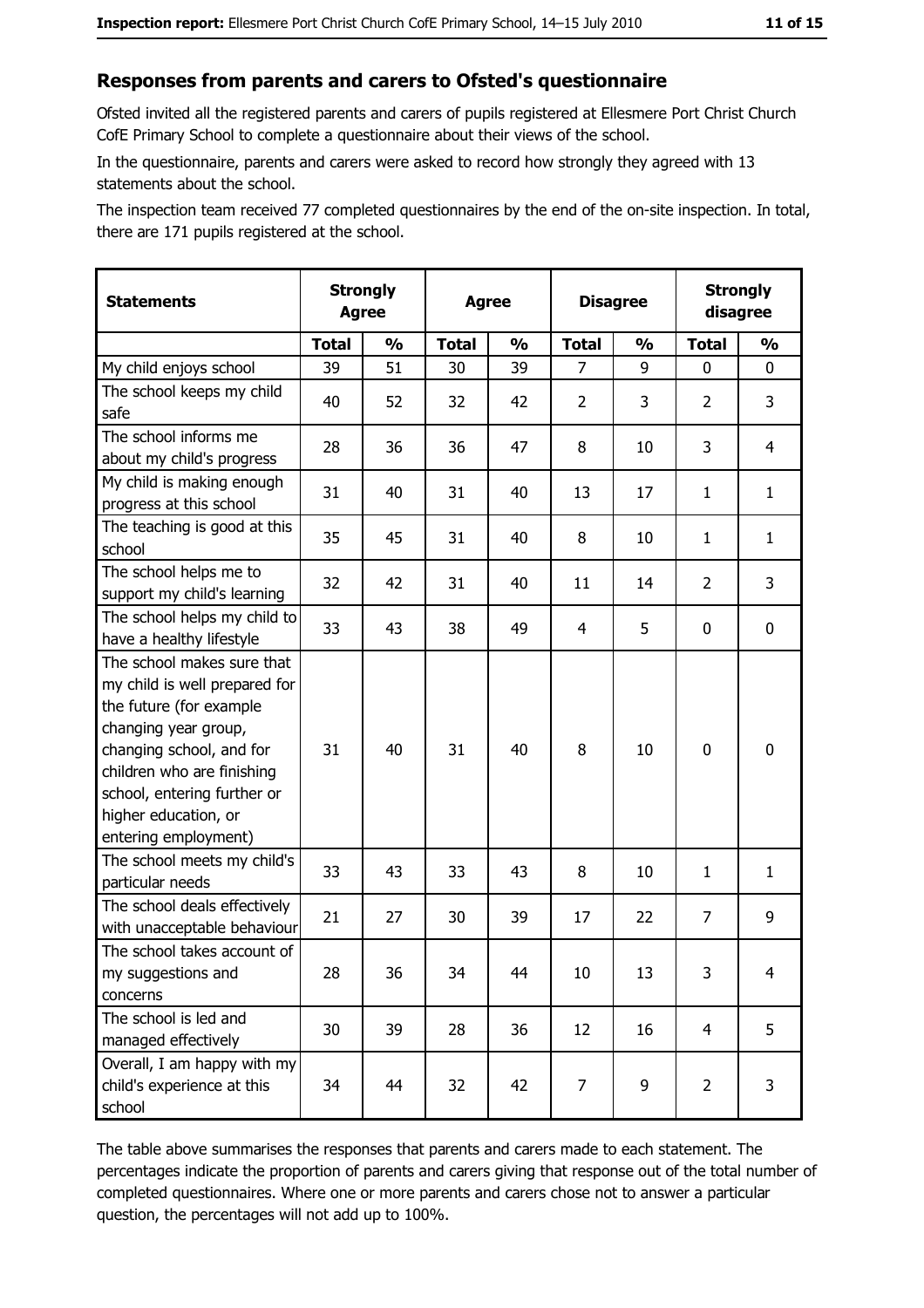# Glossary

| <b>Grade</b> | <b>Judgement</b> | <b>Description</b>                                                                                                                                                                                                               |
|--------------|------------------|----------------------------------------------------------------------------------------------------------------------------------------------------------------------------------------------------------------------------------|
| Grade 1      | Outstanding      | These features are highly effective. An oustanding<br>school provides exceptionally well for its pupils' needs.                                                                                                                  |
| Grade 2      | Good             | These are very positive features of a school. A school<br>that is good is serving its pupils well.                                                                                                                               |
| Grade 3      | Satisfactory     | These features are of reasonable quality. A satisfactory<br>school is providing adequately for its pupils.                                                                                                                       |
| Grade 4      | Inadequate       | These features are not of an acceptable standard. An<br>inadequate school needs to make significant<br>improvement in order to meet the needs of its pupils.<br>Ofsted inspectors will make further visits until it<br>improves. |

# What inspection judgements mean

## **Overall effectiveness of schools**

|                       | Overall effectiveness judgement (percentage of<br>schools) |      |                     |                   |  |
|-----------------------|------------------------------------------------------------|------|---------------------|-------------------|--|
| <b>Type of school</b> | <b>Outstanding</b>                                         | Good | <b>Satisfactory</b> | <b>Inadequate</b> |  |
| Nursery schools       | 51                                                         | 45   | O                   | 4                 |  |
| Primary schools       | 6                                                          | 41   | 42                  | 10                |  |
| Secondary schools     | 8                                                          | 34   | 44                  | 14                |  |
| Sixth forms           | 10                                                         | 37   | 50                  | 3                 |  |
| Special schools       | 32                                                         | 38   | 25                  | 5                 |  |
| Pupil referral units  | 12                                                         | 43   | 31                  | 14                |  |
| All schools           | 9                                                          | 40   | 40                  | 10                |  |

New school inspection arrangements were introduced on 1 September 2009. This means that inspectors now make some additional judgements that were not made previously.

The data in the table above is for the period 1 September to 31 December 2009 and is the most recently published data available (see www.ofsted.gov.uk). Please note that the sample of schools inspected during the autumn term 2009 was not representative of all schools nationally, as weaker schools are inspected more frequently than good or outstanding schools.

Percentages are rounded and do not always add exactly to 100. Secondary school figures include those that have sixth forms, and sixth form figures include only the data specifically for sixth form inspection judgements.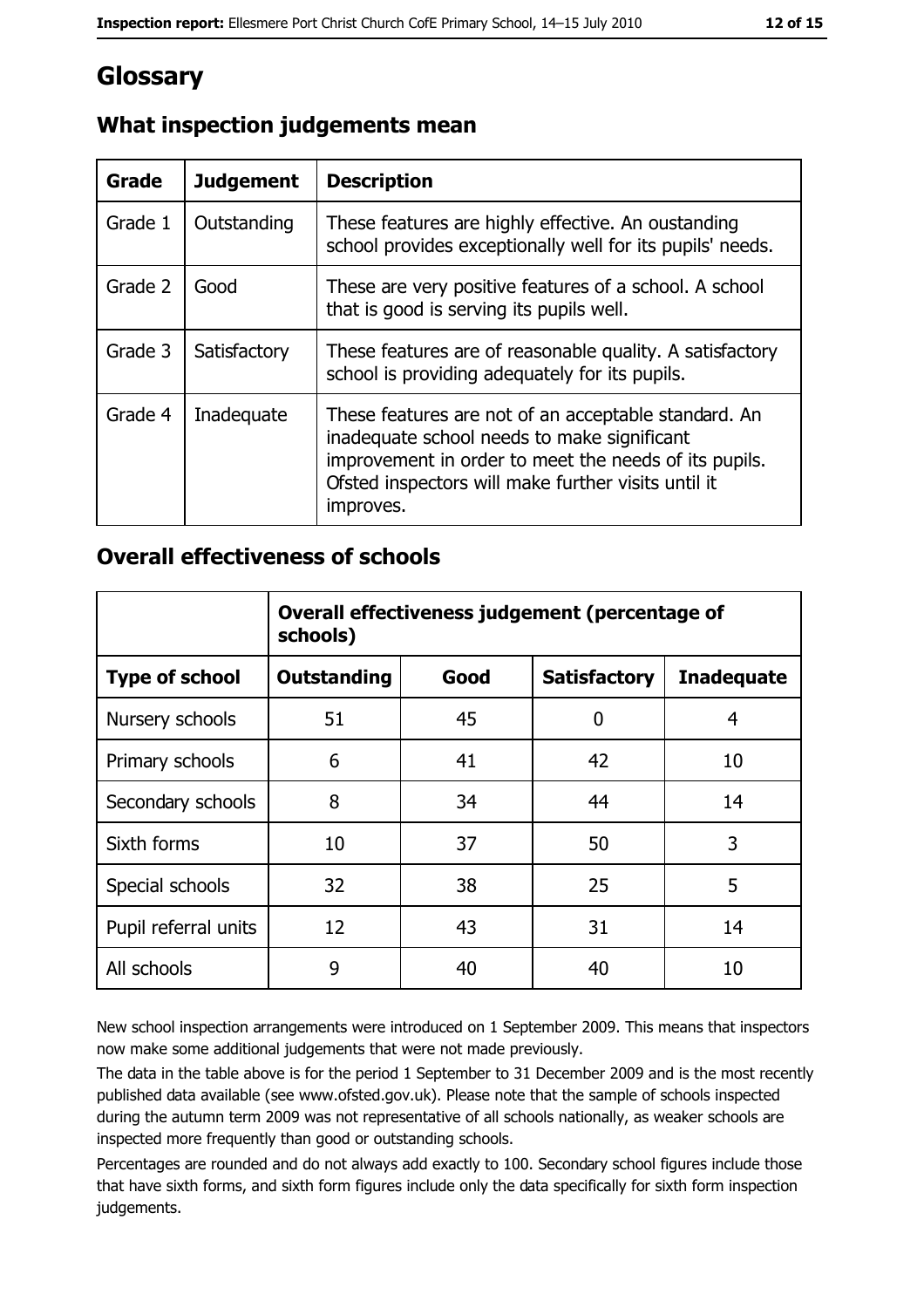# **Common terminology used by inspectors**

| Achievement:                  | the progress and success of a pupil in<br>their learning, development or training.                                                                                                                                                                                                                           |
|-------------------------------|--------------------------------------------------------------------------------------------------------------------------------------------------------------------------------------------------------------------------------------------------------------------------------------------------------------|
| Attainment:                   | the standard of the pupils' work shown by<br>test and examination results and in<br>lessons.                                                                                                                                                                                                                 |
| Capacity to improve:          | the proven ability of the school to<br>continue improving. Inspectors base this<br>judgement on what the school has<br>accomplished so far and on the quality of<br>its systems to maintain improvement.                                                                                                     |
| Leadership and management:    | the contribution of all the staff with<br>responsibilities, not just the headteacher,<br>to identifying priorities, directing and<br>motivating staff and running the school.                                                                                                                                |
| Learning:                     | how well pupils acquire knowledge,<br>develop their understanding, learn and<br>practise skills and are developing their<br>competence as learners.                                                                                                                                                          |
| <b>Overall effectiveness:</b> | inspectors form a judgement on a school's<br>overall effectiveness based on the findings<br>from their inspection of the school. The<br>following judgements, in particular,<br>influence what the overall effectiveness<br>judgement will be.                                                               |
|                               | The school's capacity for sustained<br>improvement.<br>Outcomes for individuals and groups<br>of pupils.<br>The quality of teaching.<br>The extent to which the curriculum<br>meets pupil's needs, including where<br>relevant, through partnerships.<br>The effectiveness of care, guidance<br>and support. |
| Progress:                     | the rate at which pupils are learning in<br>lessons and over longer periods of time. It<br>is often measured by comparing the<br>pupils' attainment at the end of a key<br>stage with their attainment when they<br>started.                                                                                 |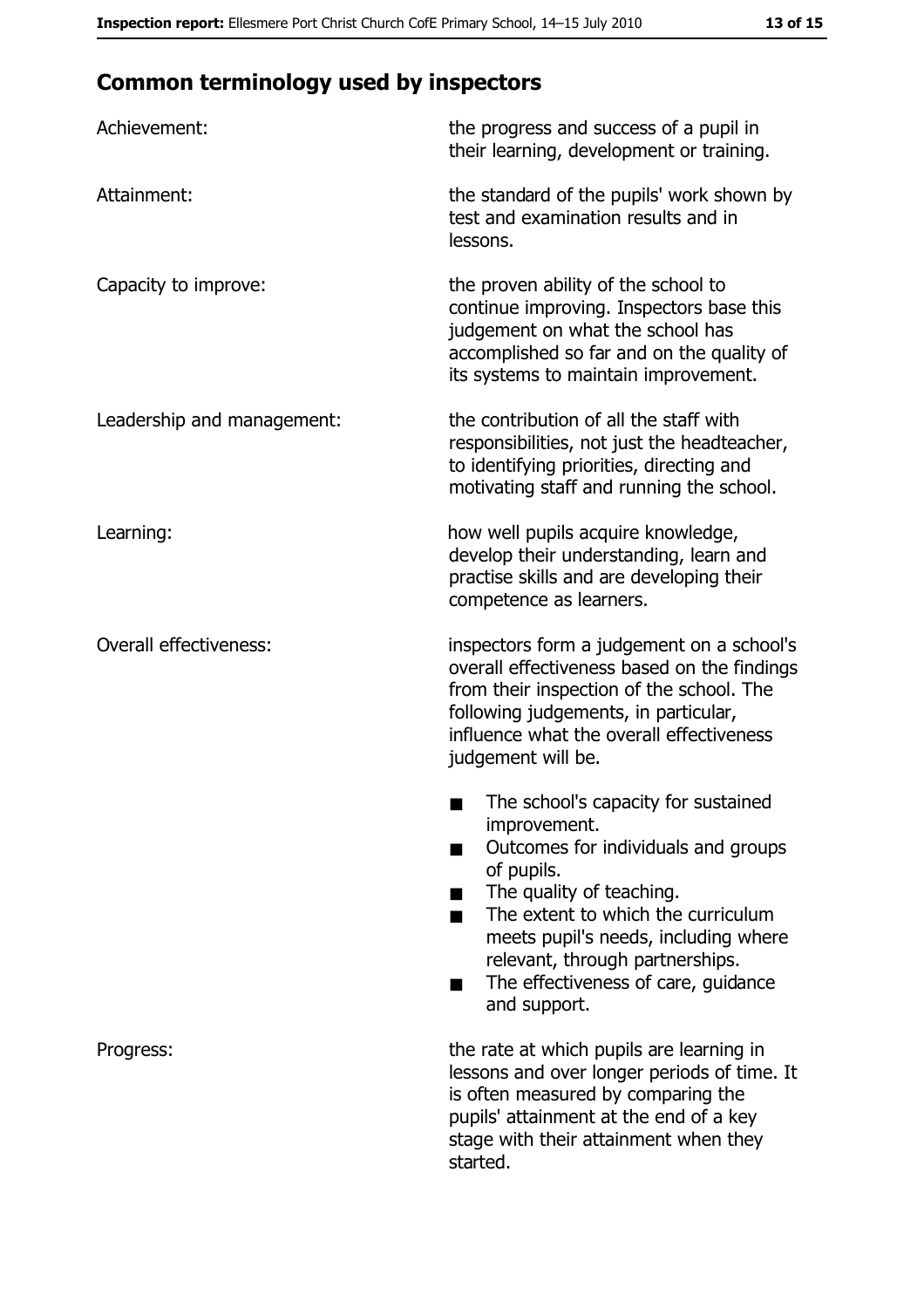This letter is provided for the school, parents and carers to share with their children. It describes Ofsted's main findings from the inspection of their school.



16 July 2010

Dear Pupils

Inspection of Ellesmere Port Christ Church C of E Primary School, Ellesmere Port, CH65 6TO

Many thanks on behalf of the inspection team for the warm welcome you gave us when we visited your school in July. Particular thanks to the school council members for giving up part of your lunchtime to talk with us. We found you to be very friendly and to be very willing to tell us your opinions of the school.

Your school gives you a satisfactory education. It does some things well, which particularly help you to become sensible and concerned young people. You generally behave well, get on well with people, know right from wrong and are concerned for others who are less fortunate than yourselves. You have many nice out-of-class activities and you obviously enjoy the vegetable garden, looking after the chickens and working in the 'forest school'. Part of my job is to work with your headteacher and governors to find ways in which the school can improve. We have agreed that you need to be helped to reach higher standards and make faster progress, especially those who find learning easier than most, and that all the teaching you receive should be at least good by April next year.

You can help by trying your very best all the time, making sure that you always use your best handwriting and take care to spell correctly the words you already know or that you copy down from interactive whiteboards or from displays.

Thank you again for helping with the inspection

Yours sincerely

Mr Paul Bamber

Lead Inspector